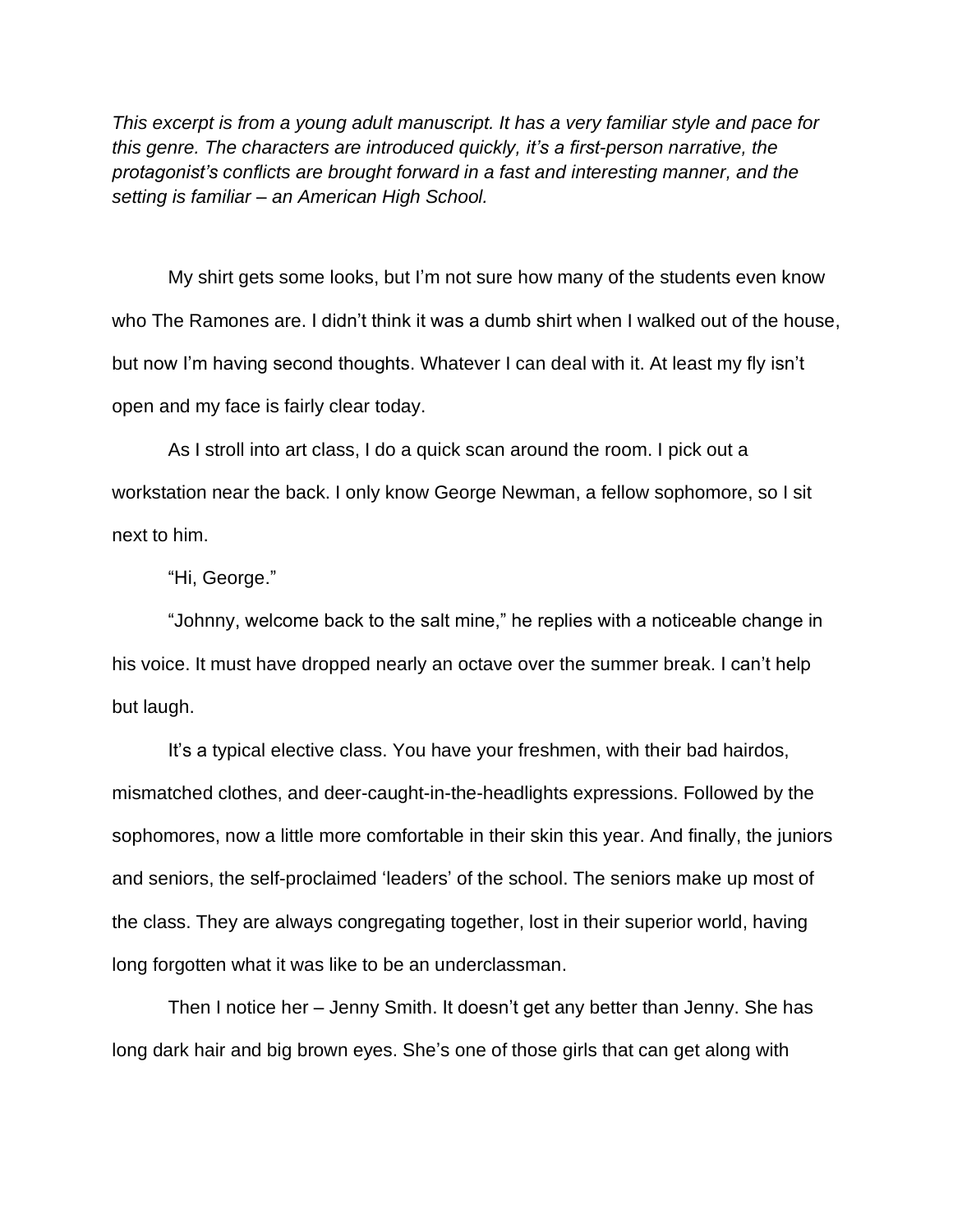almost anyone. She happens to be a cheerleader, but she's down to earth and has this hippy-vibe going.

 Mr. Gallagher stands in the center of the room while he takes roll. The desks are arranged in a circle so we can all face each other. My eyes keep wandering to Jenny. I have to be careful she doesn't catch me staring. My sister is always telling me that it's creepy when guys stare. Jenny seems very consumed by whatever she is working on. I'm going to ask my sister about Jenny; a little reconnaissance work never hurts.

 Jenny is Mr. Gallagher's assistant this year and will be helping his student throughout the semester. Mr. Gallagher introduces her to the class. As she addresses us, I close my eyes and focus on her voice – it's a perfect match to the rest of her.

So far, even though it's only the first day, school is starting better than last year. Since Jenny is the teacher's assistant I will have to improve my art skills. Abstract shapes or simple yellow sunsets aren't going to impress her. Time to take this crap seriously.

 Class ends and we all scurry out. As I enter the hallways, I hear a voice from behind me – "I like your shirt."

I whip around, it's a freshmen girl named Sherry, or Cheryl, or something like that.

"Uh, thanks."

I want to kick myself – what a weak-ass reply. But to be fair, I was rather taken back by her mouthful of braces and uneven bob cut. You don't see many teenagers with metal braces anymore. I could have said something to extend the conversation, but I came up empty. Jenny was still on my mind. 0-for-1.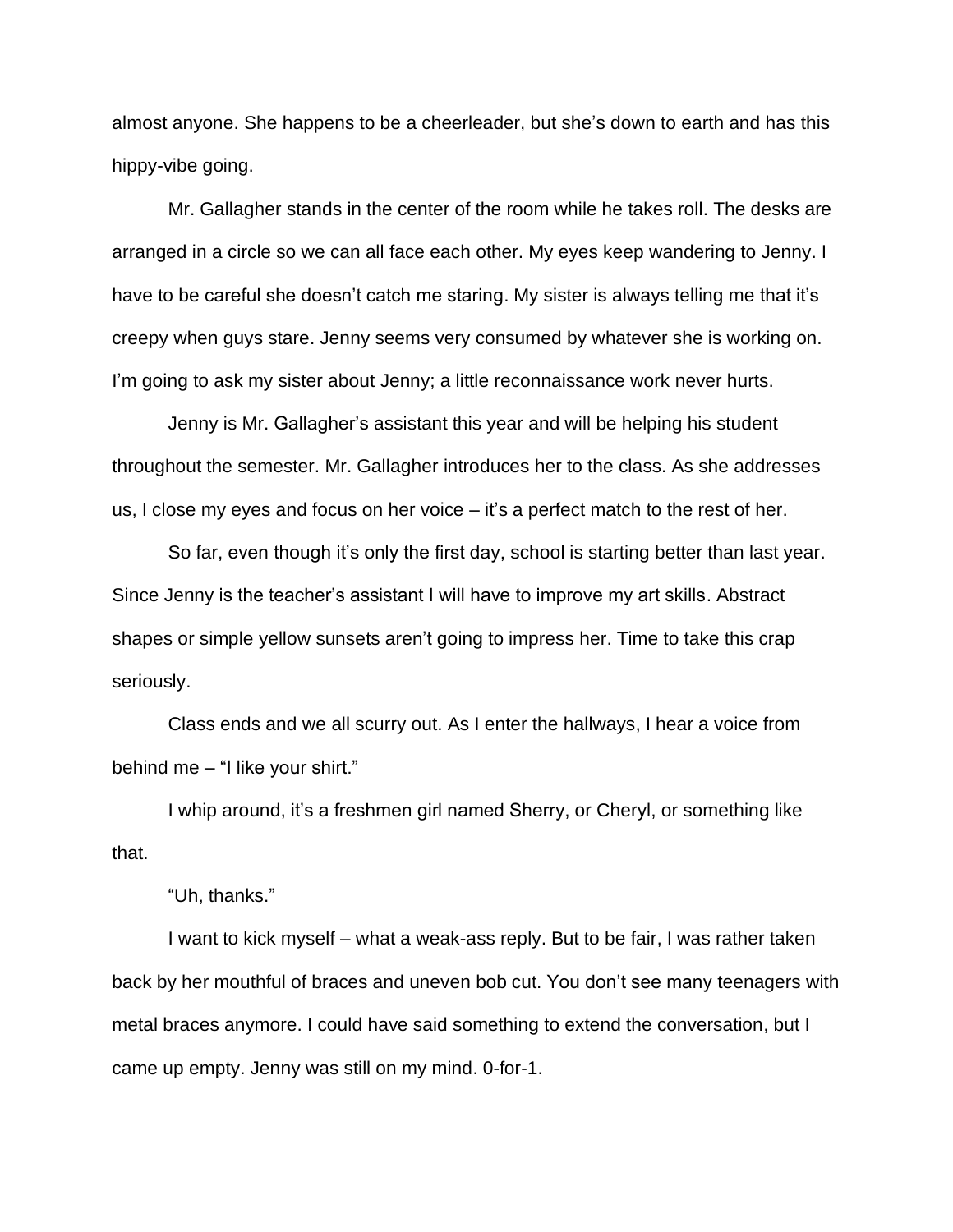Second period is American History with Mr. Bowers. My sister told me he smells like booze at times. I guess even teachers have to do their thing to get by. Alcohol can't be as bad as Mr. Gallagher's stinky Patchouli oil – or can it? When I get a whiff of that stuff I want to barf while I sneeze.

I walk in and grab a seat in the second row, which isn't normal for me. I am more of a back-row kind of guy, but all the seats are taken. Just as I sit down, in walks Jennifer McFadden. I knew her in elementary school, but she moved away when I started junior high. I never got a chance to tell her about the huge crush I had on her. She was interested in Sean, my good friend at the time. But he didn't give her the time of day, which only made her more interested in him. She sits down right in front of me. She turns around and smiles.

"Hi," Jennifer says in a friendly voice.

I retort with the same word. But did she recognize me? I know it's been four years, but I look the same – I think. She's definitely gotten prettier over the years.

 Mr. Bowers gets things rolling. He doesn't look drunk. Maybe he's an afternoon drunk, which would make more sense. Getting drunk in the morning is only for a dedicated pro, someone who can hide it really well. Jennifer isn't turning around again, she seems to actually be paying attention. The class ends and we walk out.

Jennifer strolls down the halls by herself. This is the perfect chance for me to strike up a conversation. But I chicken out. 0-for-2 – I got no game.

 Third period is PE. So far my schedule looks pretty tolerable. I make the long trek across campus to the gym, where Mr. Stewart will give us the long scoop on the class; because there's so much to explain about PE. We should be getting a free pass on the